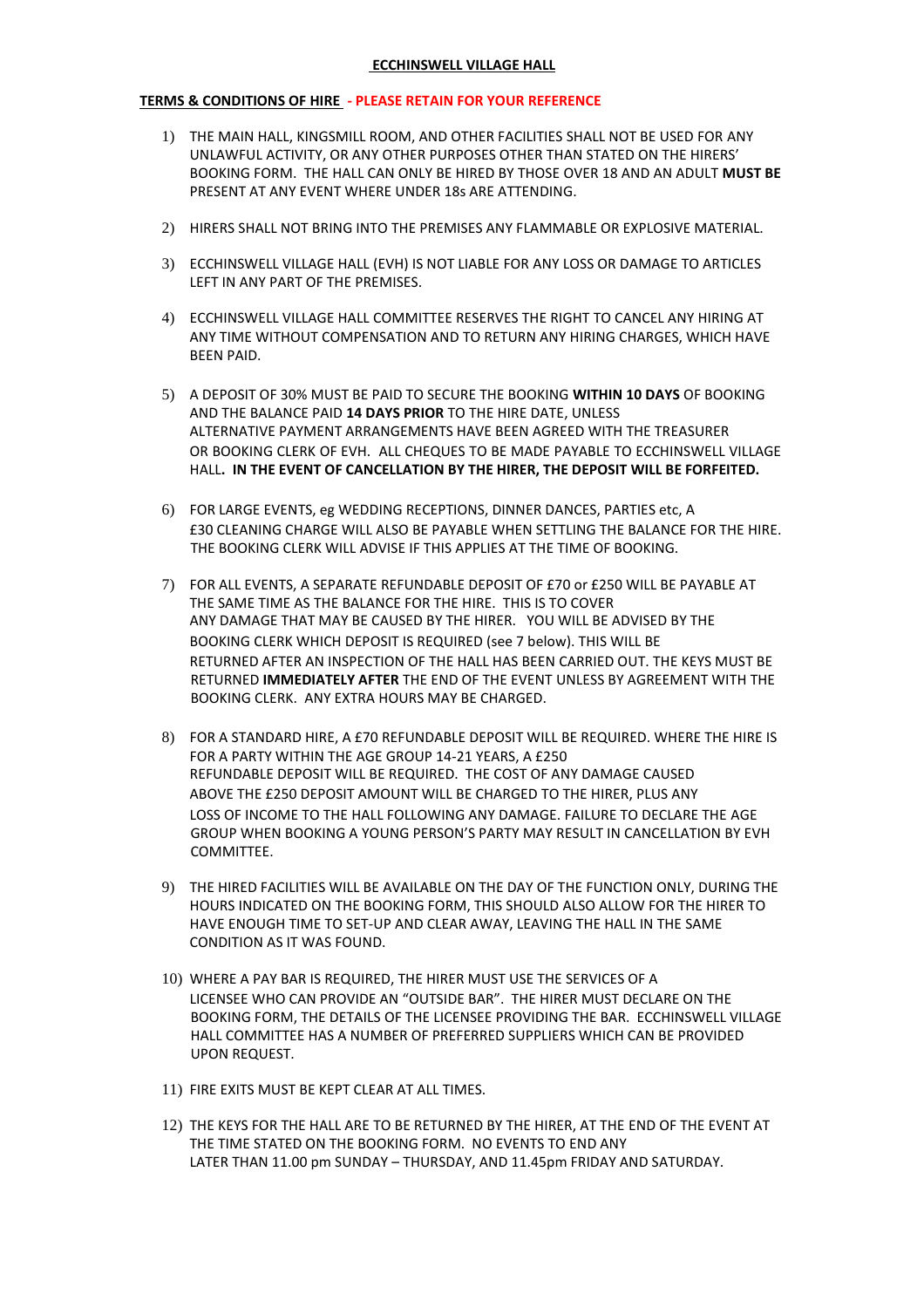- 13) THE HIRER IS RESPONSIBLE FOR ENSURING THAT THE HALL IS SECURE AND THE HEATING, LIGHTING AND KITCHEN APPLIANCES ARE TURNED OFF, ON LEAVING THE BUILDING.
- 14) IT IS THE HIRERS RESPONSIBILITY TO CALL ANY EMERGENCY SERVICE THAT MAY BE REQUIRED DURING THE BOOKING.

**THESE TERMS & CONDITIONS FORM PART OF THE BOOKING FORM AND ADHERENCE TO ALL OF THE ABOVE MUST BE OBSERVED.**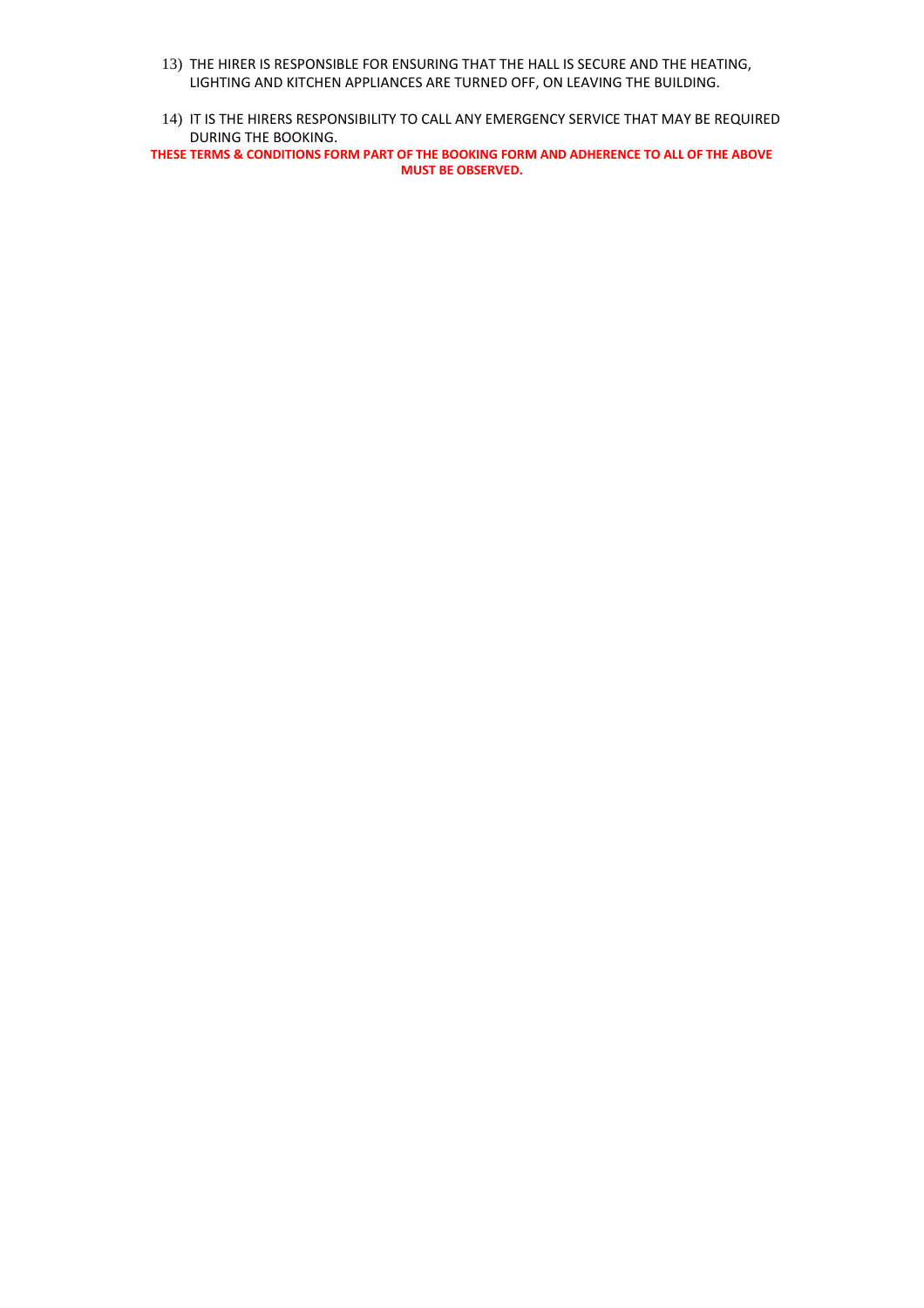## **ECCHINSWELL VILLAGE HALL BOOKING FORM**

| COST OF HIRE --------------------------- BOOKING DEPOSIT-----------------------(30% of cost of hire)                                                                                                                                                                                                                                                                                  |
|---------------------------------------------------------------------------------------------------------------------------------------------------------------------------------------------------------------------------------------------------------------------------------------------------------------------------------------------------------------------------------------|
| A REFUNDABLE DAMAGES DEPOSIT OF £70.00/£250* IS PAYABLE AT THE SAME TIME AS THE<br>BALANCE FOR THE HIRE. * BOOKING CLERK WILL ADVISE.                                                                                                                                                                                                                                                 |
| DETAILS OF KEY COLLECTION WILL BE PROVIDED WHEN BALANCE IS PAID (14 DAYS PRIOR TO<br>EVENT)                                                                                                                                                                                                                                                                                           |
| PANEL HEATERS/INFA RED HEATERS RUN ON £1.00 / £2.00 COINS, METER IS IN ELECTRCITY<br>CUPBOARD OF THE KINGSMILL ROOM. HOT AIR FOR THE MAIN HALL RUNS ON A<br>THERMOSTAT, THIS IS TO BE TURNED DOWN AT THE END OF THE USAGE. OTHER KEYS IN PRESS IN<br>THE KITCHEN, WATER HEATER CONTROLS ARE ON THE WALL ON THE LEFT OF THE FOYER. THIS IS<br>PART OF THE HIRE FEE AS IS THE LIGHTING. |
| PLEASE LEAVE THE HALL IN A GOOD, CLEAN CONDITION. SHOULD SPECIALIST CLEANING BE<br>REQUIRED FOLLOWING AN EVENT, THEN £30 WILL BE DEDUCTED FROM THE REFUNDABLE DAMAGES<br>DEPOSIT.                                                                                                                                                                                                     |
| HALL BOOKINGS: TRACY KINGDON, E-MAIL tracykingdon1@gmai.com OR ON 07747 494521.<br>PLEASE RETAIN ALL OF THE ABOVE FOR YOUR REFERENCE                                                                                                                                                                                                                                                  |
|                                                                                                                                                                                                                                                                                                                                                                                       |
| PLEASE RETURN THIS SECTION TO: TRACY KINGDON, 15 WHITE HILL, ECCHINSWELL, RG20 4UF                                                                                                                                                                                                                                                                                                    |
|                                                                                                                                                                                                                                                                                                                                                                                       |
|                                                                                                                                                                                                                                                                                                                                                                                       |
| ADDRESS                                                                                                                                                                                                                                                                                                                                                                               |
|                                                                                                                                                                                                                                                                                                                                                                                       |
|                                                                                                                                                                                                                                                                                                                                                                                       |
|                                                                                                                                                                                                                                                                                                                                                                                       |
|                                                                                                                                                                                                                                                                                                                                                                                       |
| I WILL BE*/ WILL NOT*BE USING THE SERVICES OF A PAY BAR, AS FOLLOWS, AS PER CLAUSE 10 OF<br>THE CONDITIONS OF HIRE (* delete as appropriate):                                                                                                                                                                                                                                         |
| <b>NAME OF LICENSEE:</b>                                                                                                                                                                                                                                                                                                                                                              |
| NAME OF LICENCED PREMISES:                                                                                                                                                                                                                                                                                                                                                            |
|                                                                                                                                                                                                                                                                                                                                                                                       |